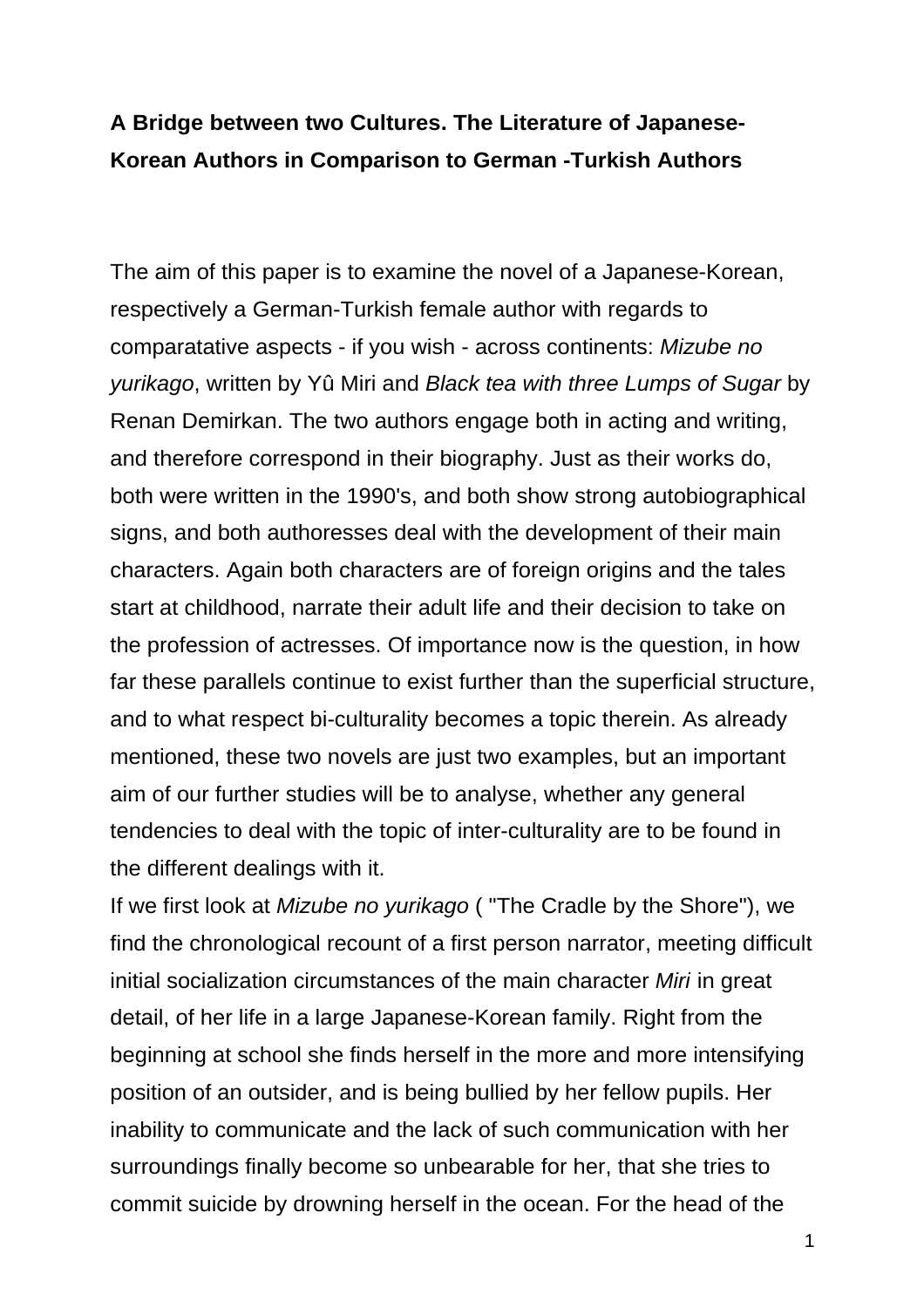school this then marks the opportunity to expel the girl from school, since her behaviour had become more and more disturbed/ing. At this point, she is being cushioned by the incidentally arising chance to start training as an actress. This is the first time in her life, that she herself is being appreciated. She also discovers her talent for writing. On analyzing already existing reviews, one finds that a special emphasis is being put on the theme of family, which means in case of the female author Yû Miri that of a broken family, as centre of interest. Here a Japanese-Korean protagonist is being portrayed, undoubtedly a member of the second largest minority group in Japan, and the specific problems of a Japanese-Korean family which are almost completely ignored. This may be due to the sensitivity towards political correctness in Japan, which obviously leads to a bashful treatment of minorities like the Burakumin or Japanese-Koreans. To bridge this chasm with a view from outside and to focus on these aspects is so much more aspiring. In the following, I will focus on the portrayal of the Koreans in Mizube no yurikago and the meaning assigned to the Japanese-Korean origins for the development of the protagonist's identity.

I would first like to look at the perception of Koreans as such and the reflection in the protagonist's family. Her parents are definitely not fit for any mould of an ordinary Japanese middle-class family: Her father makes a living as manager of a Pachinko-Hall, but even though he earns a quite reasonable salary, his liking for alcohol and horse-race betting cause financial difficulties for his family. On top of this, on several occasions it is described in the novel, how his eldest daughter Miri becomes a victim of his unexpected outbursts of violence. In every respect Miri's mother resembles the female counterpart to the father. Stemming from a chaotic family background, too, she first attempts to earn additional money by selling Kimuchi, later as hostess in several nightclubs. She does not hesitate to engage in extra matrimonial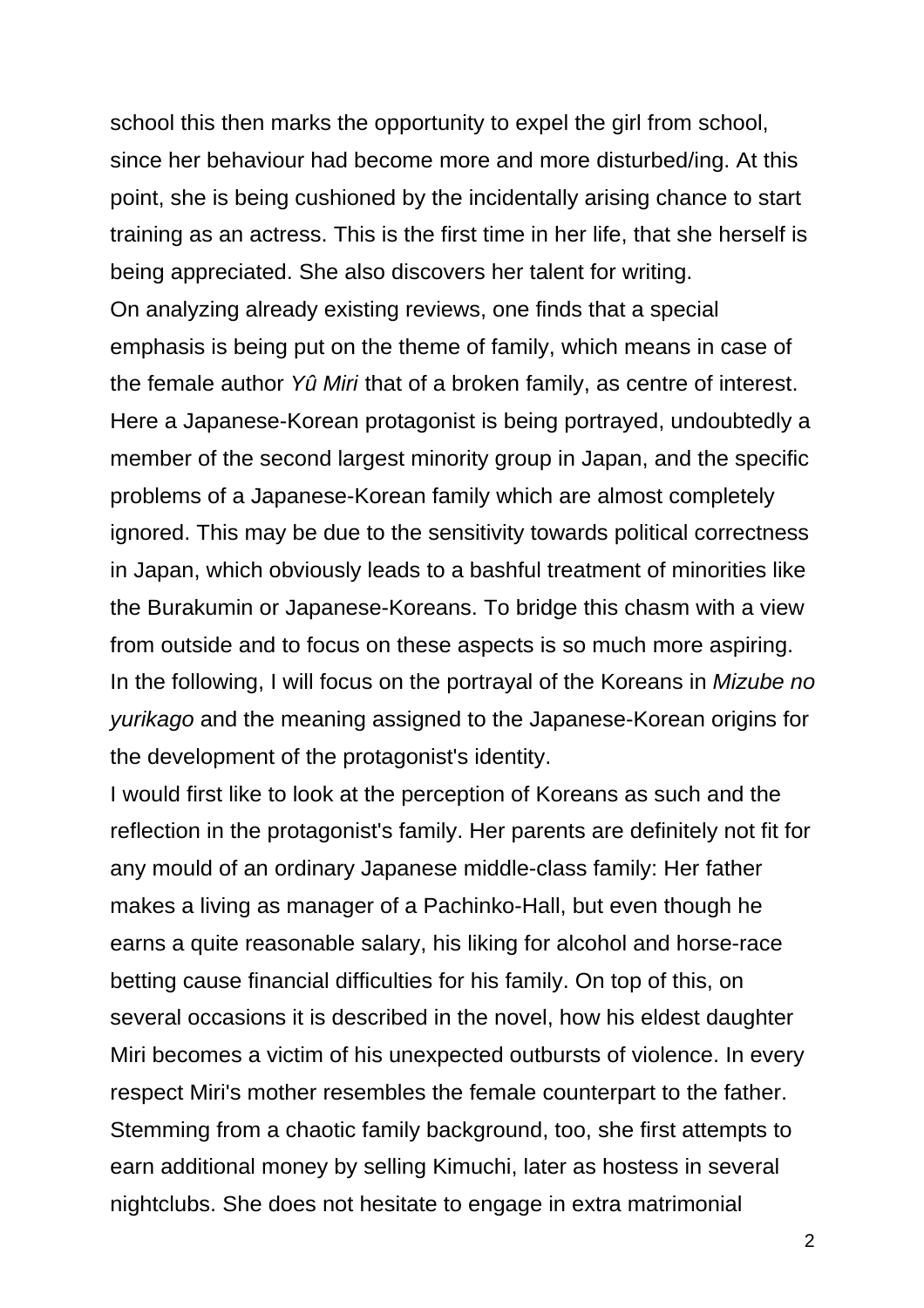relationships nor does she resent physical violence towards Miri. All this pictures a family background hardly fit to let children grow up to be healthy personalities.

Of special importance as example for the whole novel is this the following quotation from the text which sheds light onto the innermost indifference and attitude towards the Japanese-Korean identity of the father: "[ ...] there was an impressive shelf for books, even taller than my father. But even though he was not able to read nor write Japanese, he had bought all kinds of books and filled the shelf with them, with the only intention to look at them. In a corner of the house, the Korean books -not nice enough for the shelf- collected the dust, strung together with a piece of string." (P.29)

The respectlessly put aside Korean books, represent the father's attitude towards his Korean origins, which he is not able to show openly, but rather takes to keeping secret. Nevertheless, his relationship to the Japanese way of living is rather superficial, represented by the Japanese books, these mere prestige objects in the shelf. For the outside world he tries to adopt the ways of the Japanese majority. But just like he is unable to read the contents of the Japanese books, he is unable to completely fit into the Japanese society. His life between Japanese and Korean culture could be defined as a "taken root Neither-Nor- state", which is accompanied by a heavy feeling of inferiority towards his Korean origins.

The pattern becoming obvious in the mimicking of Japanese middleclass habits, together with a lack of self-esteem, is mirrored throughout the whole novel, and is true for most Korean characters. One example is the case of her mother's brother, who conceals his origin trough marriage with a Japanese woman, who does not realize that he actually is of Korean background. Thus having gained Japanese citizenship, he achieves a social advancement.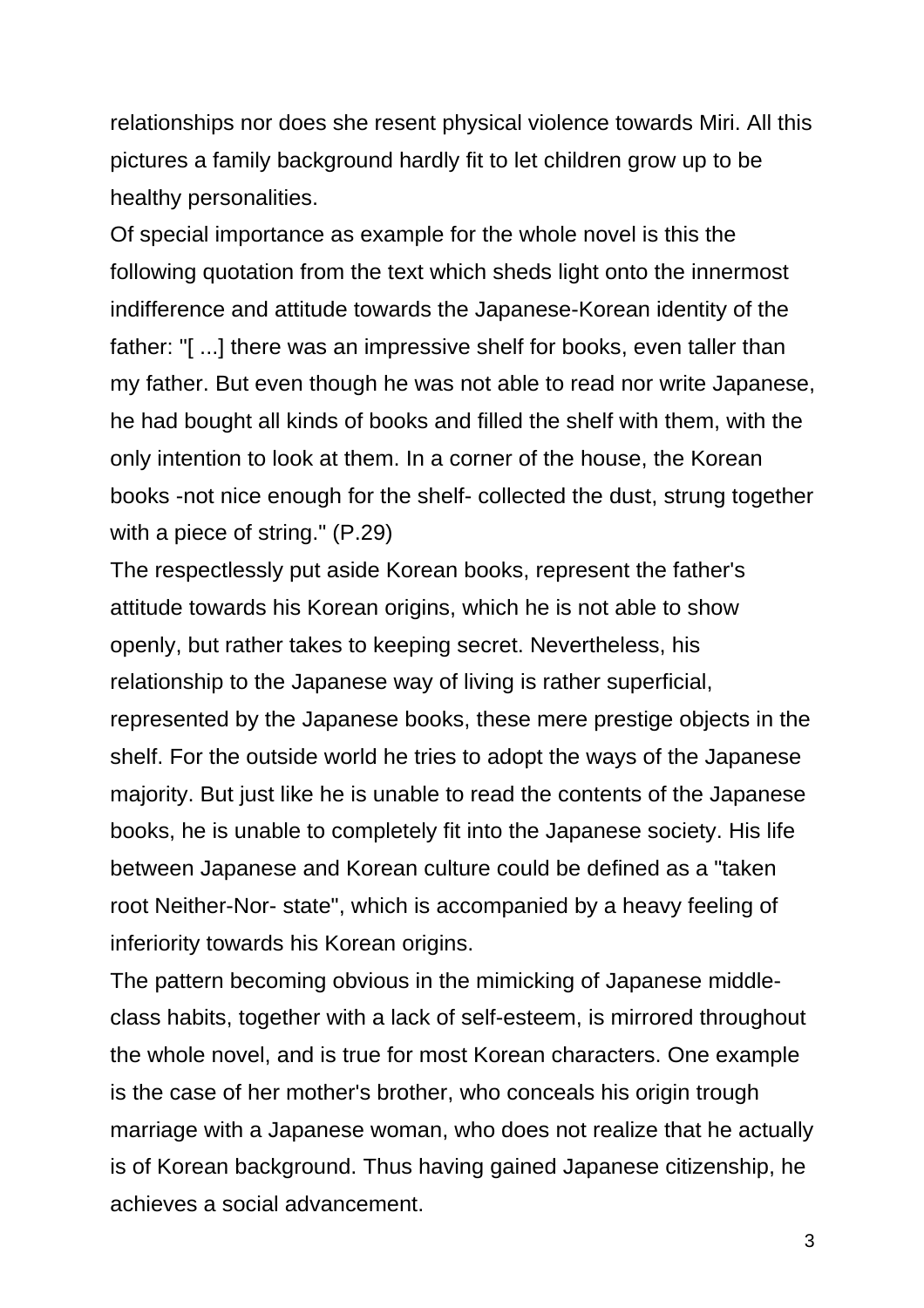Similar behaviour patterns are also true for Miri's mother. She sends her daughter in pursuit of Japanese habits to piano lessons and later, when Miri had passed the test to enrol in a well-reputated private girl's school, to a Juku. Undoubtedly all her attempts aim at escaping marginalia in vain and have in the end the opposite effect. At times she has rather weird ideas: Due to her liking for young girl's comics, she lets herself being inspired by the heroines from well-off families, when choosing the clothing of her daughter. As a result of this, Miri, distinctly different from her fellow pupils, is being pushed into the role of an outsider. The fact that the mother draws her naive knowledge about rich people from children's literature, and makes intrepid appearances in loud dresses at school, reveals plainly how big the gorge to usual Japanese habits is, and how hard to bridge it. In addition, all her activities concerning the daughter are not prompted by interest for Miri, but the latter simply functions as a scapegoat for all her mother's faults and unfulfilled dreams.

As consequence both characters, mother and father, are denied respect as parents by depicting them in such a chaotic and infantile way. To summarize it , the Japanese-Korean family of the main character resembles concepts like violence, demimonde, indecency, inability to fit in, and filth. Especially the latter aspect is being portrayed again and again with strong emphasis. An example of this is the story of a relation which keeps her bathing water for 10 days, in order to save money, a habit, that in return, causes ugly skin irritations.

When considering that the author herself is a member of the Japanese-Korean minority, it is all the more surprising that she herself seems to follow the stereotype view of Koreans which the Japanese majority seem to have. The reader may be prompted to focus less on the conflicts of identity-development arising therewith. This can also be considered true for the narration being told by a receptive first person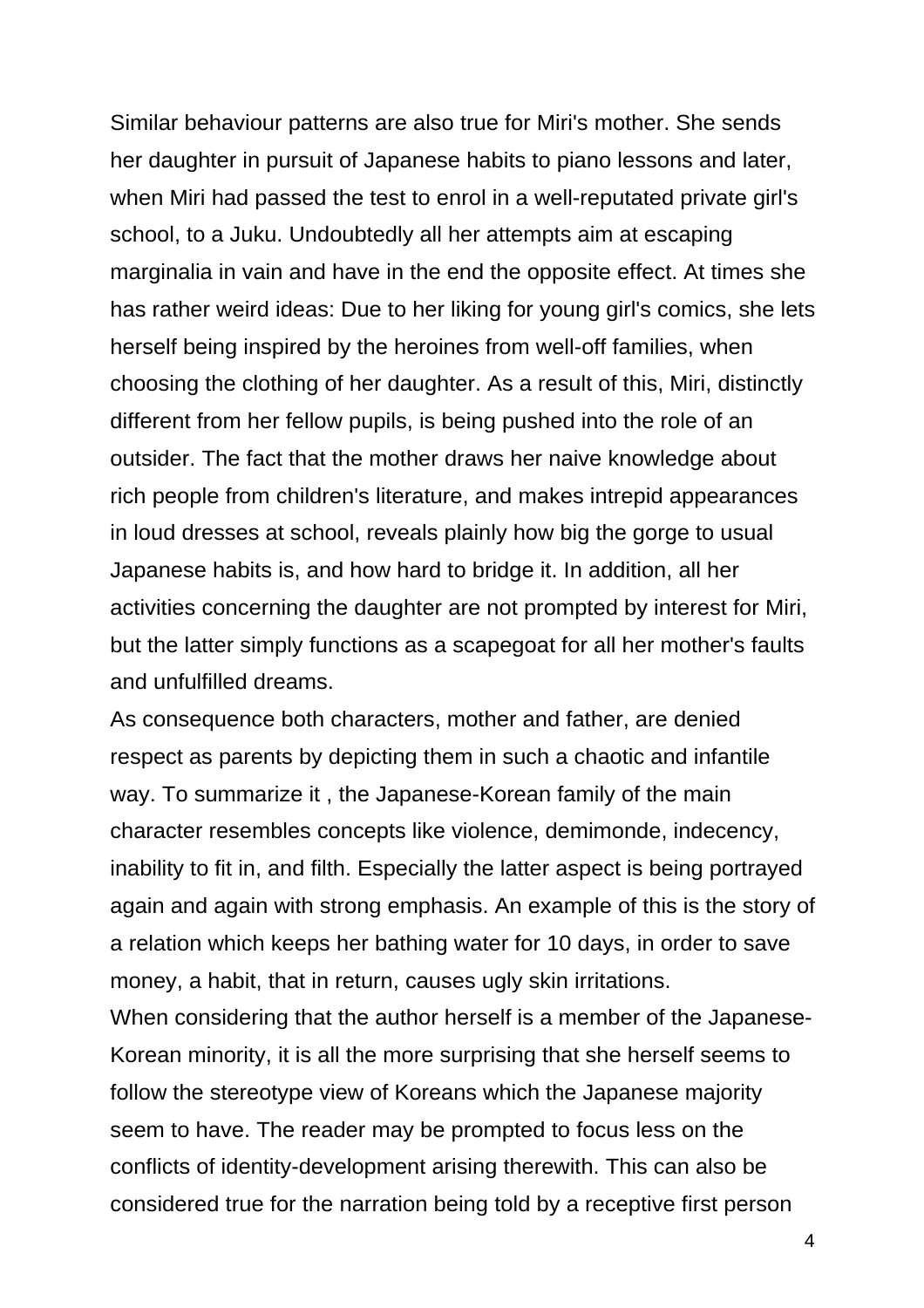narrator who carries a lesser part in reflecting to narrated actions. The Japanese society itself is not shown in ideal light, so the negative portrayal of the Koreans thus appears less severe. This can be seen in case of the aforementioned uncle. Simply the fact that he fears to be discriminated for his origins, show, how little a tolerance of the Japanese majority there is to be expected. Furthermore, Miri is not merely traumatised due to the lack of security, the violence in her family and her shame about the behaviour of her relations, but also through the sexual harassment she experiences by Japanese men. Twice she is abused by seemingly respectable men, once as a primary-school girl, and again as teenager.

A critical attitude towards the school, which here can be understood as birthplace of society, can be felt. Just like in the protagonist's parents' case lacking educational competence, all that is of interest, is the superficial maintenance of a perfect appearance. Miri, whose behaviour is becoming more and more disturbed, is being made "invisible" when she is simply expelled from school. Neither her family, nor the school can accept her as a human being with individual abilities.

Nevertheless, she does not experience such exclusion in all social fields. Immediately after her attempted suicide, she meets, still being in a bad shape, a classmate by coincidence. She takes her to her home, where her family cares for Miri, who is on the brink of pneumonia. They care for her with devotion, whilst her own parents don't show much interest.

The acting school, too, offers her a second home. Throughout the whole novel, the reader does not meet a single positively described Korean character, giving support to Miri. Due to such narrator strategies it becomes apparent, that in respect to her isolation her being different is a subliminal accusation of her family, and that she sees herself rather as **their** victim and not a victim of society.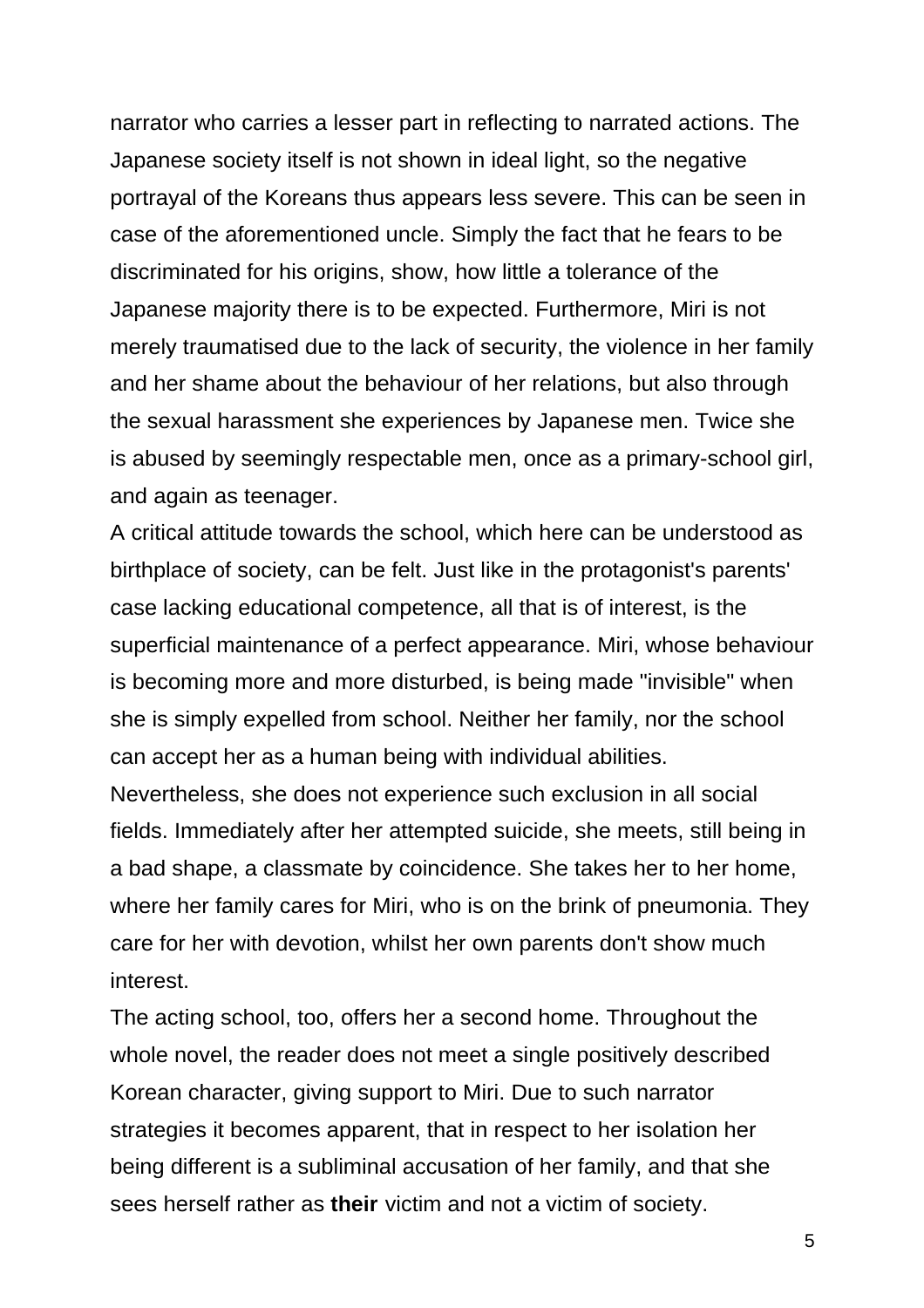The relationship towards the Korean origins in *Mizube no yurikago* is characterized by a strict attitude of demarcation. Since the protagonist does not know the country from own experience, and since her family represents the only link to Korean culture, the gorge is almost impossible to bridge.

With regards to these preliminaries, one is positively surprised to see that Miri does not break but manages a positive development. Here not alone inter-cultural self-determination is meant, but the overcoming of a personal crisis. After her falling ill, a positive period of her life begins, which appears like a rebirth, a second chance to start afresh. In a figurative sense, she passes trough a phase of regression to infancy, when she - being bound to the bed during her illness - is being fed and is having her nappies changed by her classmate's mother and older sister. For the first time in her life she experiences the warmth and security of a family. The acting school in particular takes on the part of a substitute family, giving her the support she needs to mentally recuperate. She not only experiences appreciation of her achievements. The director of the group takes the place of a substitute father, giving her assistance to help cure herself. An important part in the acting training is, to confess all bad and until so far suppressed experiences on stage. When the turn is Miri's, she confesses her Korean origins. Crucial to the plot/her is that the director of the acting school turns her so far as bad experienced Korean existence into something positive. Miri thus is able to gain new energy from this relieve of confession, which culminates shortly afterwards in her admittance of her Korean family name. When she is then asked to decide between the Japanese "Yanagi" and the Korean "Yû" she decides without hesitation for "Yû".(228). This should not be mistaken for a positive turning towards the Korean culture, but Miri simply makes an open choice for her Korean origins. She is in the process away from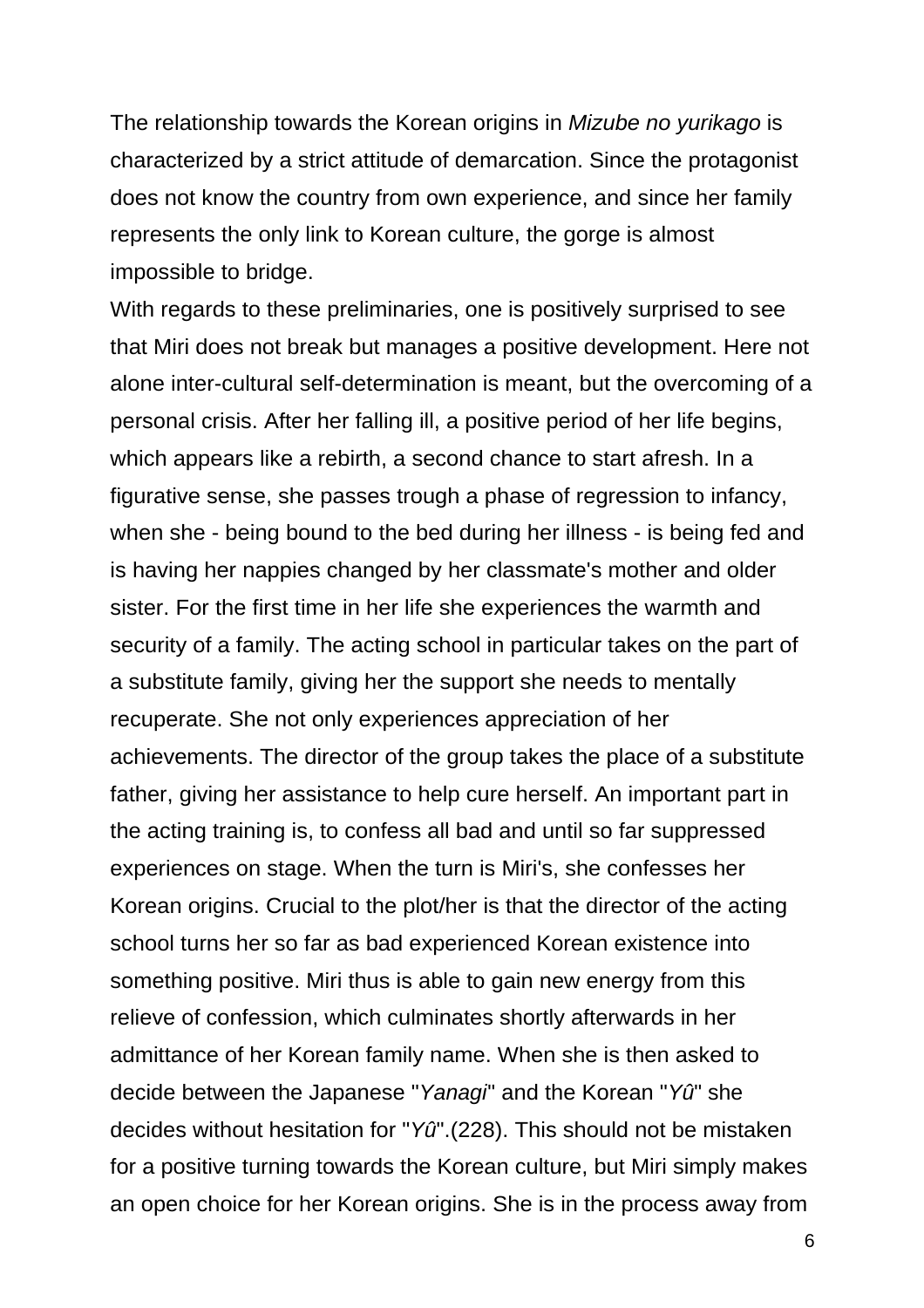her difficult family background towards a positive self-confidence. Her father's state of In-Between-ness concerning living between two cultures, which is described as negative does not influence her. This excludes naturally a positive As-Well-As attitude concerning a harmonious bi-cultural existence bridging the gorge. The protagonist's sole roots are in the Japanese Culture.

Towards the end of the novel, her so far made development is being expressed in a very literary style. The picture of the cradle and the metaphor of water, which we already met in the title "The Cradle by the Shore" are being again employed. This stresses again the fact that Miri does not live through a true bi-culturality. 13 years after her attempted suicide, in the meantime being a successful writer, Miri returns to the very same shore, she tried to kill herself. There she comes across a weathered perambulator. "I pressed my body in the pram, being only a frame. [...] All of a sudden the word cradle came to my mind [...] all the time I felt that frame poking into my body, and watched the sea. My cradle is also my grave. The ocean is the place giving life, and to which we have to return when we die. But we live on land. I was very calm and gave my body to the skeleton-like cradle [...] At the horizon of the sea, I saw a vision of a waterway." (269)

The protagonist has reached a point in her personal development, where she is able to handle her past. She is willing to accept her Korean origins, as well as the bad experiences connected to this, represented in the broken perambulator. Like being revealed in the quotation, she has made a decision for life, after a long fight between life and death, ocean and land. The waterway, she has to cross - surely not free from difficulties and contradictory currents - open a new and bigger world for her, a new horizon. It is not said though, whether she will find a bridge there to a positive intercultural encounter with her Korean origins. Beyond the waterway, is the open ocean, as a symbol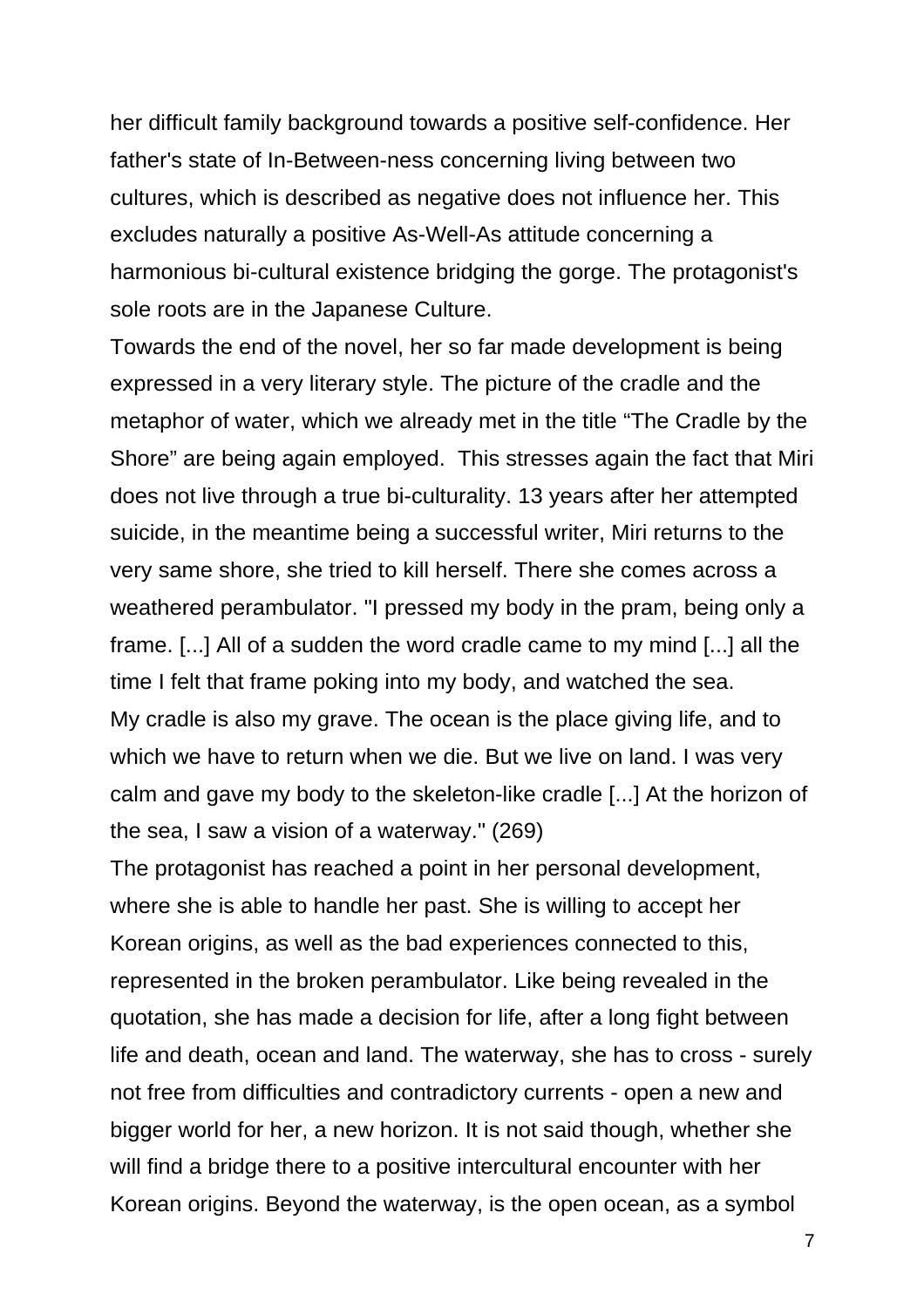for the future.

At this point I would like to turn to the novel "Black tea with three lumps" of sugar" by the German-Turkish female writer and actress Renan Demirkan, and investigate if such a bridge can be found therein. The initial position seems predestined. The novel is written in a retrospective style by a third person narrator, whose name is not once mentioned throughout the entire novel. The 30 -year-old female protagonist is expecting a baby, not from a Turkish man, but an Austrian. Whilst being in the maternity ward awaiting a caesarean section in a Cologne hospital, she lets the different periods of her life parade in front of her. She has associations about the early childhood in Turkey, about her parents and her little sister in Germany when she entered school, etc.; all being often disturbed by the going-ons on the ward.

Let's first examine the protagonist's family and her development from childhood to being a woman. Her father whose earnings as engineer in Turkey wasn't enough, came to Germany as foreign worker and his family followed him shortly afterwards.

The parents wanted a good school education and later on an academic career for their daughters. As to not to let the girls feel too strange in Germany, they follow the wishes of the girls and introduce German habits like the family having coffee on Sundays, cake in the afternoons to the Turkish family. In particular the father takes the part of an intermediary between the two cultures, as can be distinctly seen in the following scene:

To the joy of the children, the family put up a Christmas tree like German families do, despite their Islamic belief. But when the girls, following German habits, donate gifts to their parents on Christmas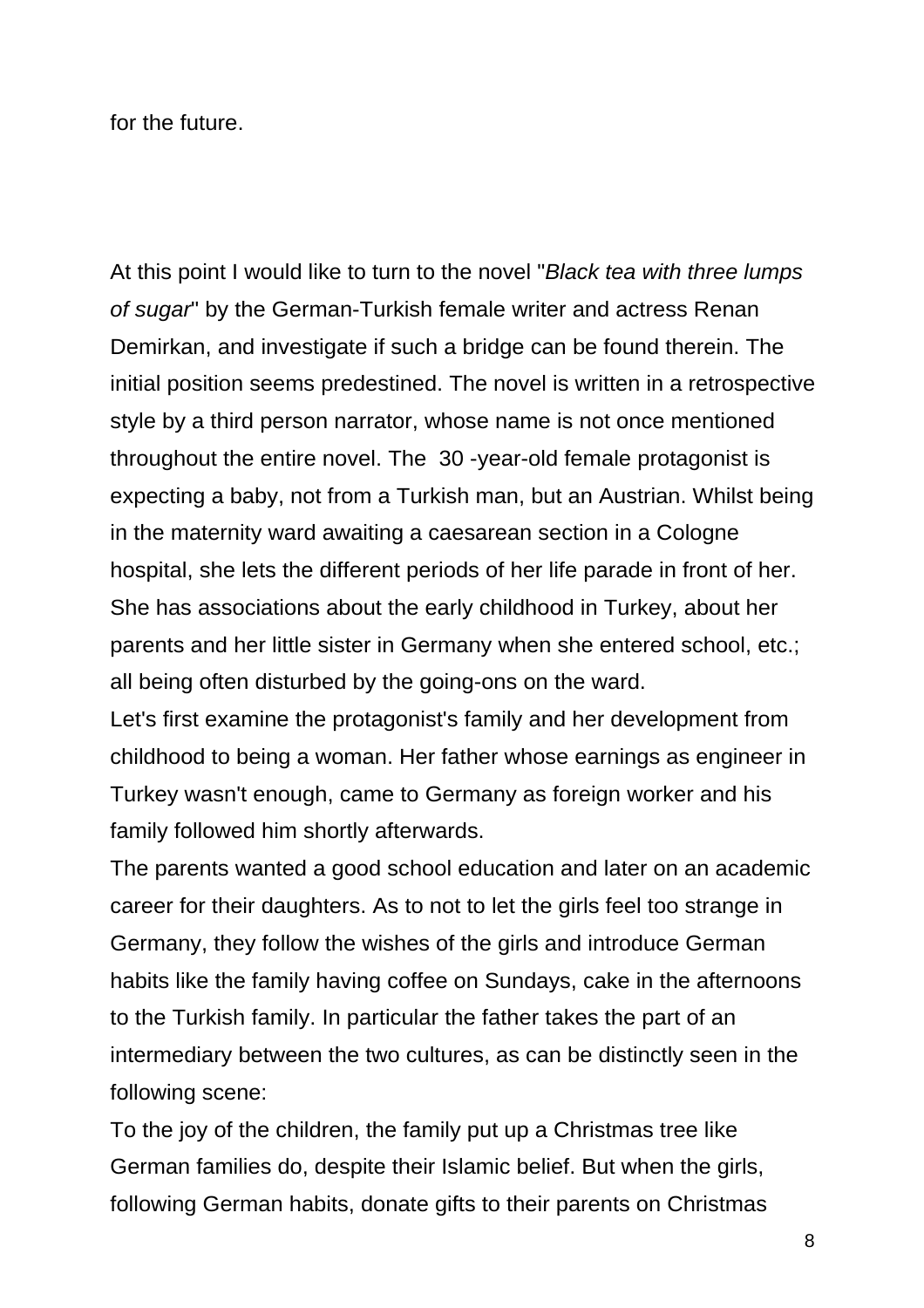Day, the mother feels her Islamic belief betrayed. She rejects the crying, disappointed girls, saying that only Christians would present gifts, and not Muslims like they were. The father tries to mediate and to save the atmosphere of the evening. Christmas didn't have purely Christian origins, but also old Celtic ones, where winter solstice was celebrated. Drying his daughters' tears he ends his explanations saying:" We look forward to your presents,".

The character of a loving Turkish father and this scene of undoubtedly displayed security are diametrically opposed to the violent Korean father of Miri in Mizube no yurikago and her cold family background. The German- Turkish parents, too, attempt to adopt to German habits up to a certain degree. But in their case it is not an unreflected mimicking, like in Mizube no yurikago where the Korean father put up the Japanese books as mere prestige objects.

Therefore the attention has to be turned to another important aspect in " "Black tea with three Lumps of Sugar " The circumstances of the Turkish family are distinctly different from the Korean ones. Moreover, their description is obviously different from the cliché of German - Turkish families in popular TV serials, or early literature of the German-Turkish cultural scene. Here the pattern of the oppressed young Turkish woman can often be met, limited in her personal development, and who is only allowed to show herself in public wearing the Islamic veil. Their desire for a good education is often not well looked upon by the male family members. The father is often described a scary patriarchal lacking education what so ever, who does not even shy away from ordering the murder of a female family member to keep up the traditions. The father in "Black tea with three Lumps of Sugar " is definitely contrary to this pattern. He is a distinct counterpart to the stereotypes of Mizube no yurikago as well.

Examining in this context the development of the female protagonist,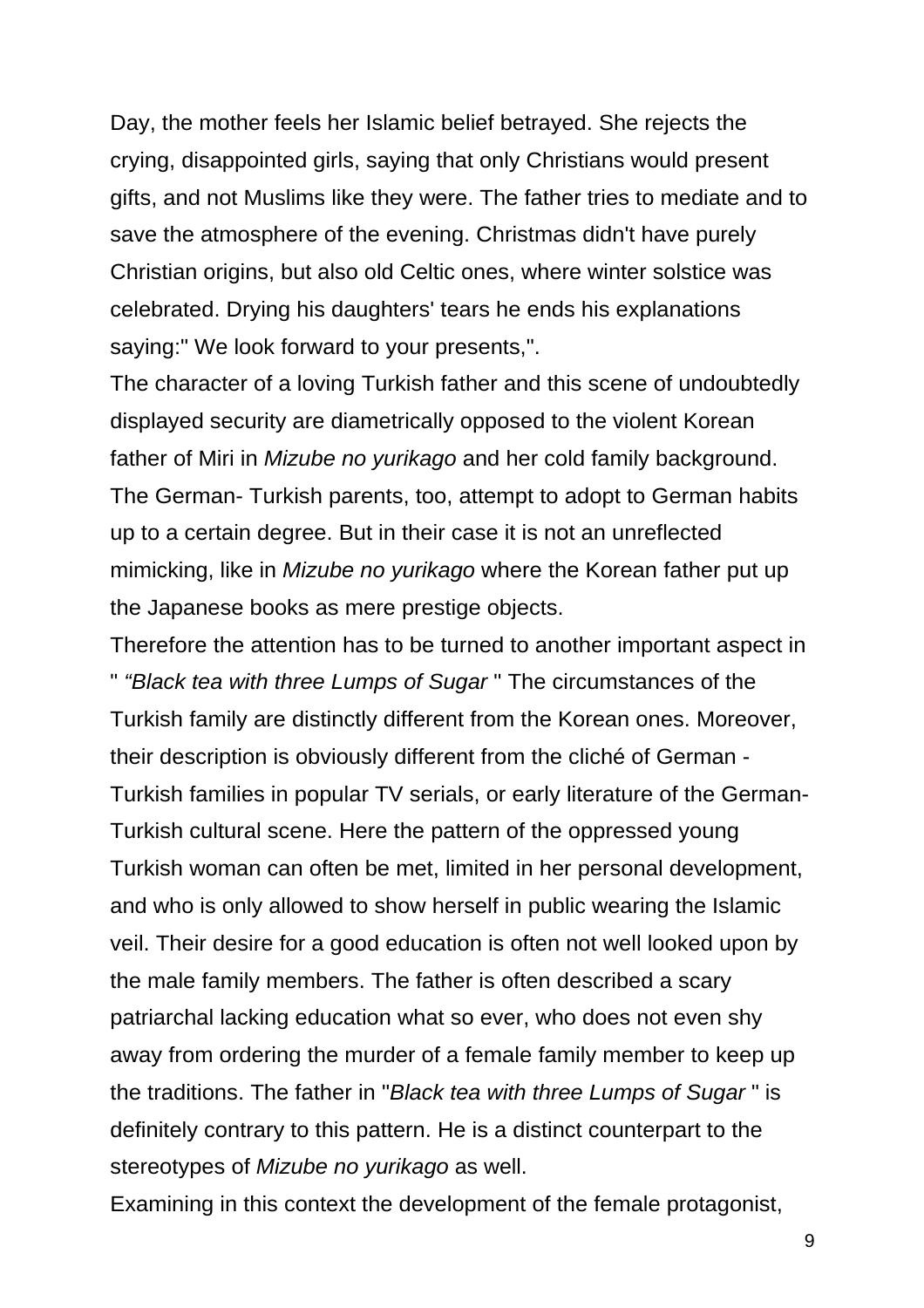we will find that the experiences of the adolescent of foreign origins are not described in a euphemistic way. She too, has to endure exclusion in school like Miri. She is "not initiated into the secrets of the other girls " (21). Furthermore she has to put up with the fact that not all teachers try to integrate her into the class: In high school the foreign language teacher gives bad marks to her only for her exotic looks (55). The "being different" seems the cause for a feeling of inferiority during puberty. Obviously she feels set aback because she is "not so tall and blondish beautiful" (26) like the others, and does not correspond to the common beauty ideal. Her self-confidence stems alone from the fact that she is "at least the slimmest with the smallest cloths' size". When she decides to leave the confiding home before finishing school, she ends up in a deep inner conflict. The parents don't hold her back, and don't show extreme reactions like in the afore mentioned popular films. But they are ashamed of their daughter's behaviour in the face of their Turkish friends, especially since it is traditionally expected of the daughters to stay under the parental supervision until they get married. Consequently they stop contacting her. As a result, she suffers from severe feelings of guilt. After she passed her final exams out of her own accord though, they reconcile.

Her inner conflicts influence her personality development more than they do in Miri's case. Naturally, she has a completely different start than Miri, let alone because of the settled family background. These different preliminaries equip her with better requirements and seem to contribute to her inner strength even at an early stage in her life. Miri's leaving home instead, resembles a flight, followed by attempted suicide and the ending of her scholarly education. The motivation of the Turkish-German protagonist on the other hand is not done in the heat of the moment. She purposefully pursues her education, earns her own money for this, and takes responsibility for her own life.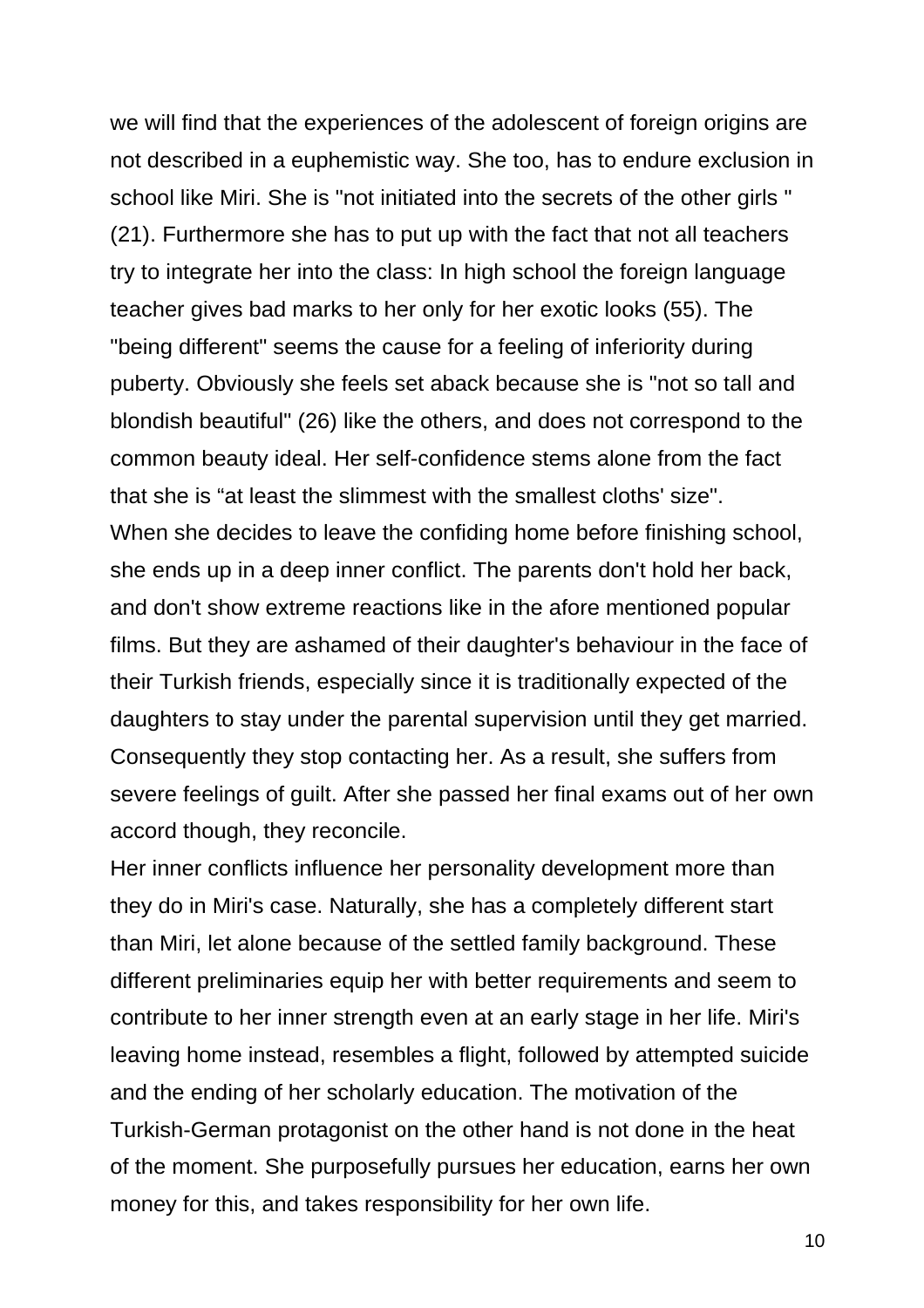Here we have reached a crucial point. The pattern of being a victim is broken twice in "Black tea with three Lumps of Sugar ". The German - Turkish woman does not feel as being the family's victim like Miri does. This differentiates her from the above mentioned German-Turkish female characters as well. Here we sometimes meet a variation of the oppression of the Turkish women by men, and them being "rescued" by a German. This is a phenomenon we come across in Miri's case, too. There the director of the acting school has the rescuing part, who helps her deal with her traumatic childhood experiences. Nothing of that sort can be detected in "Black tea with three Lumps of Sugar.". How little she is in need for assistance can impressively be seen in a rape scene, we come across in this novel, too: On the way home from a trip to Turkey together with her German boyfriend they accept the invitation of a young Turk, to stay there for the night. The latter then tries to rape her, whilst the boyfriend sleeps next to them not noticing what is going on. She manages though to repel the Turk.

Comparing this to Miri's condition, one can say, that she has completely different opportunities to develop her interculturality. The Japanese-Korean Miri can only react to her chaotic, infantile parents who represent the Korean culture for her, with rejection. This is why she can not be wrapped up in an intercultural "in-between-ness" between the Japanese and the Korean culture. In contrast to this, the German - Turkish woman has no purely negative resentments towards Turkey, which she knows from own experience. Apart for the attempted rape, she has positive memories about this country, for example about the grandparents living in Anatolia. She also sees the parents as people who deserve respect. Due to the feelings of obligation resulting from this, she can not easily detach herself from the stricter Turkish morals. Additionally, her exotic appearance draws her into a stronger intercultural conflict, other than Miri whose appearance is not so much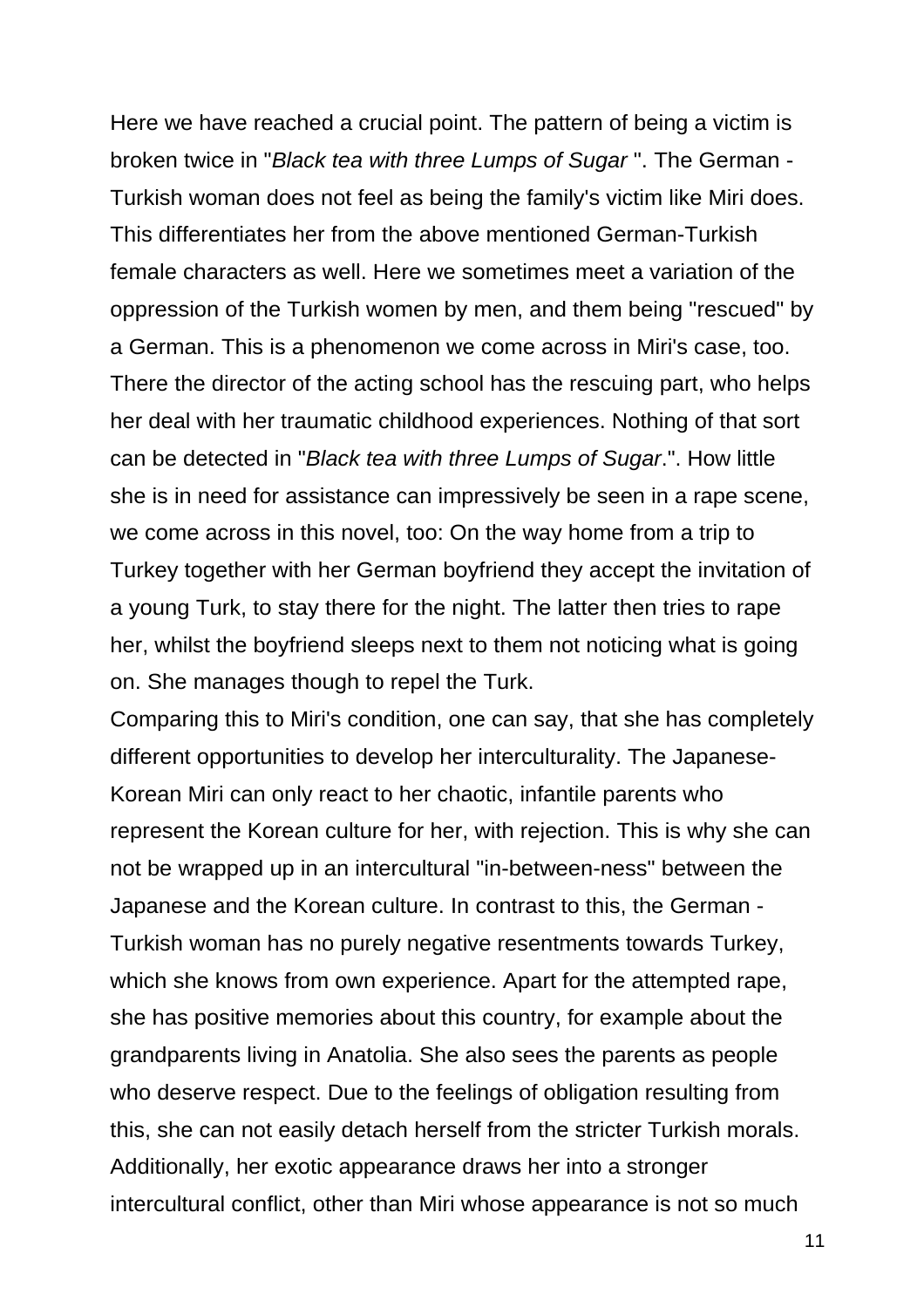different from the Japanese.

But it is exactly this conflict that forces her to deal with the topics of "being foreign" and "interculturality" in greater detail. This of course bears the chance to go further than the Japanese- Korean protagonist, when trying for true bi-culturality. Up to a certain extent she has succeeded, and she has not to suffer as much from inner torments of being torn. The decision for a new life resembles a positive attitude after all. The teenager, cultivating her skinny body has turned into a round, settled personality, welcoming a new phase in her life in the face of delivering her baby. Her choice for being an actress, seems to show a positive attitude towards her bi-culturality in the context of the novel. Her experiences with different people and cultures enable her to play different roles. In Miri's case, the acting school on the contrary, obviously had a mere psychotherapeutical function, for she does not pursue the profession after her biggest personal problems are being solved.

Which kind of bi-cultural existence do we encounter then in the novel "Black tea with three Lumps of Sugar"? As the aforementioned has shown, in "Black tea with three Lumps of Sugar" cultural differences are neither negated, nor stressed. Turkey is not depicted as being noncivilized and misogynous, Germany isn't respectively idealized or vice versa. Instead both countries and the German-Turkish alliance seem heterogeneous. This very differentiated handling of interculturality is being realized by Renan Demirkan in using the alter ego third person narrator and in not mentioning the heroine's name, which has a detaching effect on the reader as consequence. The Turkish protagonist becomes thus the character of an example. Contrary to Mizube no yurikago this narrating strategy enables an analysis well above a purely individual level.

But what does the title "Black tea with three Lumps of Sugar" resemble?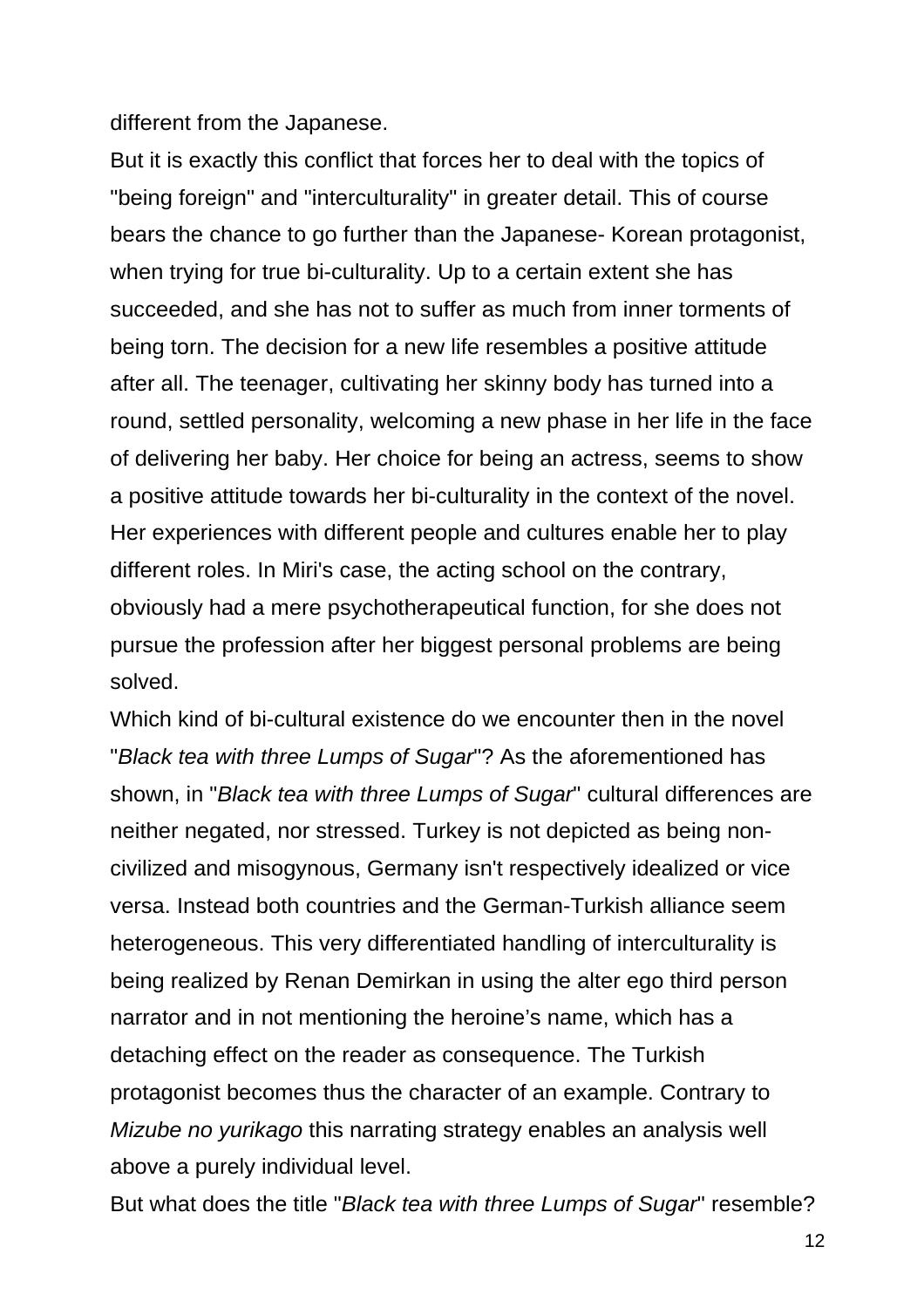Apart from the title, the tea appears as main theme throughout the whole text. So, one can read about the mother of the protagonist, being exhausted from working in Germany, when she remembers the sunny and dusty landscape of Anatolia, which "made {you} thirsty for the unique black tea, which was being served with three lumps of sugar."(43) The sweet tea triggers off feelings of warmth, security and a feeling of belonging and therefore resembles a piece of home country, you can take with you. The father says another important sentence." Home can also be the place, you first have to find. "(49) The concept of home as being an attachment to a particular piece of land, a national belonging is not combined to. After three decades of living and working in Germany the Turkish parents return to Ankara, to spend the rest of their lives there. Alas, the father reacts with a circulatory collapse to the meanwhile changed environment, and returns to Germany only after one week. Shortly afterwards, the mother returns to Germany, too. To her as well, the return to Turkey has become a return to a strange country. Just like with the Korean father of Miri we meet in the Turkish parents accordingly a "Neither-Nor-Attitude", but with the difference that they have lost their former cultural identity, whereas Miri's father is right from the start in a state of in-between-ness.

In contrast to this rather resignating attitude, the Turkish protagonist has reached a new state of in-between-ness, as member of the younger generation. Her delivering a baby shortly represents figuratively a new phase of German-Turkish co-existence. Thus she develops a "multicultural utopia" for the unborn. " We will build for you the most beautiful four-poster bed of the entire world, with colourful Kelims from Turkey, [...] and cuddly toys from Germany. [...] [...] we take away the hot sun from the dusty streets of Anatolia and put it over the city of Cologne. Imagine, how she is going to sparkle then. Of course the Rhine has to be cleaned, so that we can grill fish, [...] As